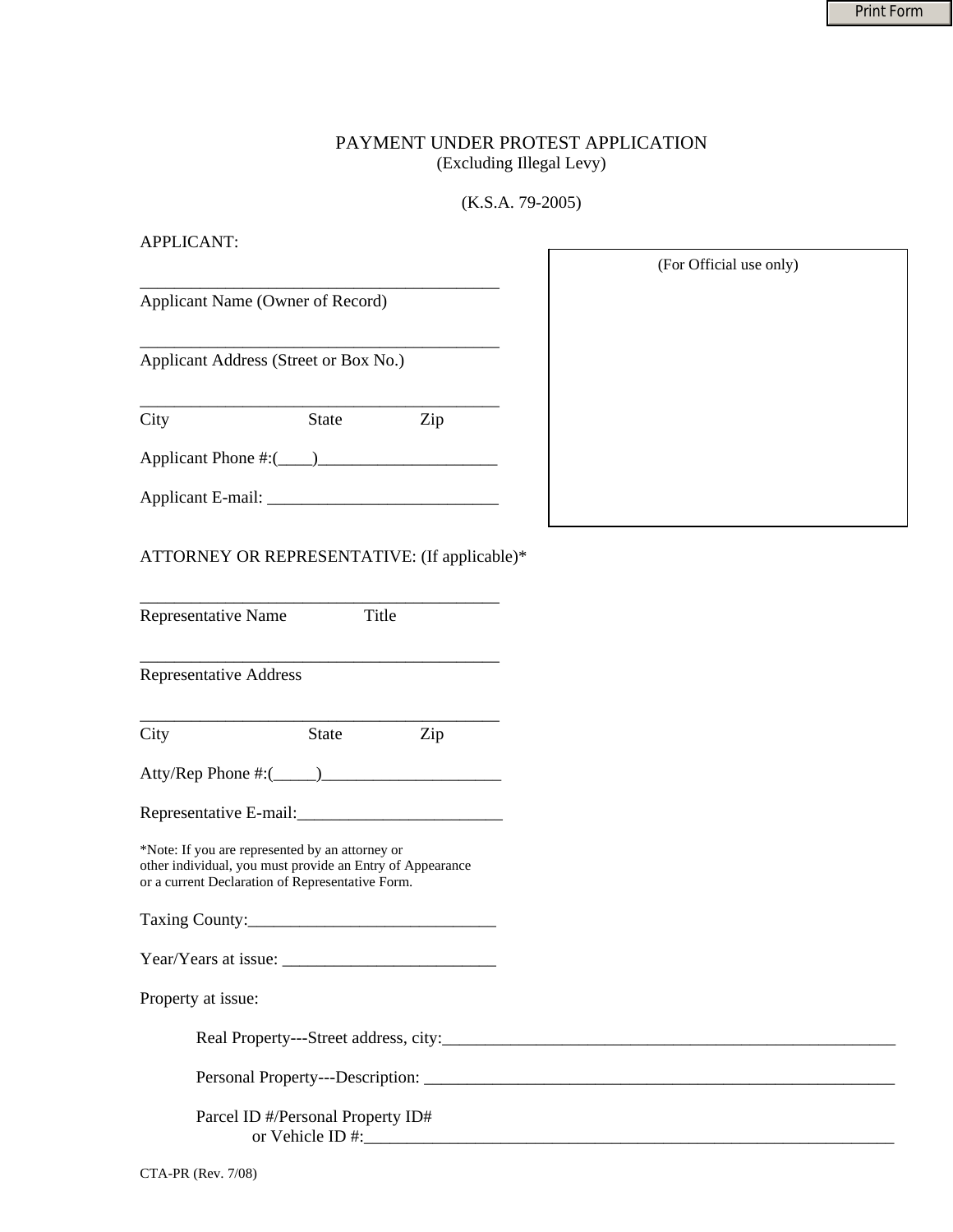| 1. | Taxes paid: $1st$ half $2nd$ half Full                                                                                         |  |  |  |  |  |  |
|----|--------------------------------------------------------------------------------------------------------------------------------|--|--|--|--|--|--|
| 2. | Are taxes paid by a mortgage company, bank or savings & loan? Yes                                                              |  |  |  |  |  |  |
| 3. | What do you believe is the value and /or proper classification of this property for the year being<br>protested? $\frac{1}{2}$ |  |  |  |  |  |  |
| 4. | Explain why you are filing a protest and the statute, law, or facts on which your protest is based –<br>please be specific:    |  |  |  |  |  |  |
|    | (If more space is needed, attach additional sheets.)                                                                           |  |  |  |  |  |  |

I do solemnly swear or affirm that the information set forth herein attached hereto or hereafter by me is true and correct to the best of my knowledge and belief.

\_\_\_\_\_\_\_\_\_\_\_\_\_\_\_\_\_\_\_\_\_\_\_\_\_\_\_\_\_\_\_\_\_\_\_\_\_ \_\_\_\_\_\_\_\_\_\_\_\_\_\_\_\_\_\_\_\_\_\_\_\_

Signature of Applicant Date

Printed Name and Title

 $\overline{\phantom{a}}$  ,  $\overline{\phantom{a}}$  ,  $\overline{\phantom{a}}$  ,  $\overline{\phantom{a}}$  ,  $\overline{\phantom{a}}$  ,  $\overline{\phantom{a}}$  ,  $\overline{\phantom{a}}$  ,  $\overline{\phantom{a}}$  ,  $\overline{\phantom{a}}$  ,  $\overline{\phantom{a}}$  ,  $\overline{\phantom{a}}$  ,  $\overline{\phantom{a}}$  ,  $\overline{\phantom{a}}$  ,  $\overline{\phantom{a}}$  ,  $\overline{\phantom{a}}$  ,  $\overline{\phantom{a}}$ 

## **THIS FORM MUST BE FILED WITH YOUR COUNTY TREASURER.**

| For County Treasurer's Official Use Only |  |  |  |  |
|------------------------------------------|--|--|--|--|
|------------------------------------------|--|--|--|--|

| Class % | County<br><b>Appraised</b><br><b>Value</b> | <b>County</b><br><b>Assessed</b><br><b>Value</b> | Taxpayer's<br>Assessed<br><b>Value</b> | <b>Invalid</b><br><b>Assessment</b> | <b>Total</b><br>Mill<br>Levy | <b>Amount of</b><br><b>Taxes</b><br><b>Protested</b> |
|---------|--------------------------------------------|--------------------------------------------------|----------------------------------------|-------------------------------------|------------------------------|------------------------------------------------------|
|         |                                            |                                                  |                                        |                                     |                              |                                                      |
|         |                                            |                                                  |                                        |                                     |                              |                                                      |
|         |                                            |                                                  |                                        |                                     |                              |                                                      |
|         |                                            |                                                  |                                        |                                     |                              |                                                      |